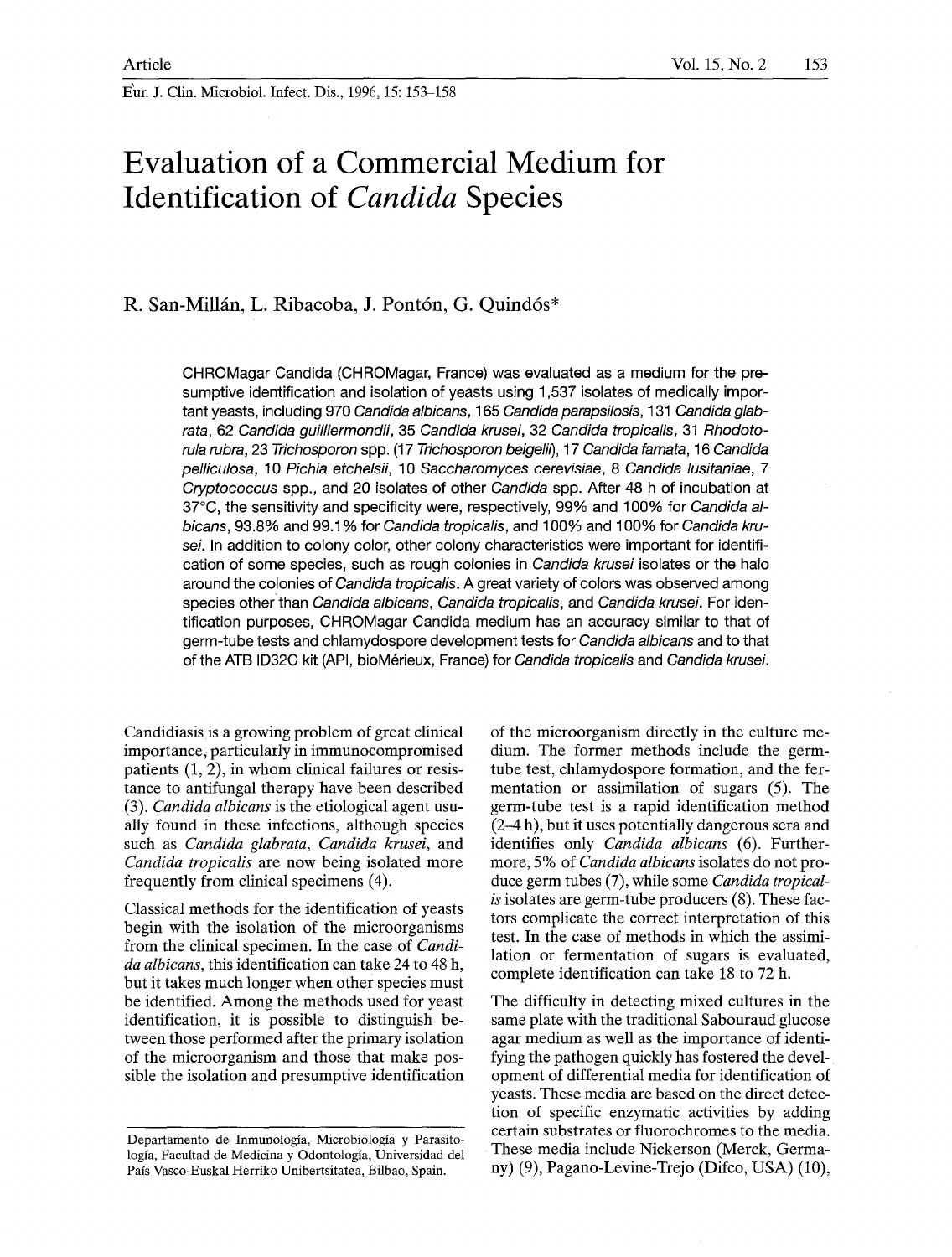Costa-de Lourdes Branco (11), and Albicans ID  $(bioM$ érieux, France) (12). However, these media are not currently used in most laboratories.

CHROMagar Candida (CHROMagar, France) is a differential medium for the isolation and differentiation of *Candida* spp. It allows for the presumptive identification of *Candida albicans, Candida krusei,* and *Candida tropicalis,* differentiating between species that could be in the same plate. Each species, when it grows in this medium, reacts specifically with a chromogenic substrate in such a way that the colonies take on a characteristic appearance according to the species isolated.

In the present study we evaluated this commercial medium as a differential medium for identification of *Candida* spp., using 1,537 isolates of clinically important yeasts.

## **Materials and Methods**

*Isolates.* A total of 1,537 yeast isolates were screened in the commercial medium. Of these, 345 were fresh isolates from oral specimens obtained directly on the plates supplied, which were used as primary isolation plates. The remaining 1,192 isolates were reference strains or had been obtained from clinical specimens of different origins, received at our laboratory over the past few years. Before screening in the commercial medium, all isolates were subcultured in Sabouraud glucose agar to check their viability. The identity of isolates was always verified by germ tube formation in horse serum (13), chlamydospore production, and morphology in corn meal agar-Tween 80 according to Dalmau's method (5). Assimilation tests were performed using the commercial ATB ID32C galleries (API, bioMérieux, France). The species and number of isolates studied are shown in Table 1.

*Commercial Medium.* CHROMagar Candida Medium (CHROMagar, France) is a commercial medium that is supplied as a dehydrated powder in preweighed quantities. It was prepared according to manufacturer's instructions,

Table 1: Colony colors observed after 48 h of incubation on CHROMagar Candida plates at 37°C.

| Species                  | No. of<br>isolates | Color (Pantone code)                                                                             |
|--------------------------|--------------------|--------------------------------------------------------------------------------------------------|
| Candida albicans         | 970                | green, blue-greenish (3258, 3265, 3268, 3278, 3288, 338, 340,<br>3405, 3155, 320)                |
| Candida parapsilosis     | 165                | white, different shades of pink, violet, purple (435, 4685, 503,<br>5135, 5175, 5245, 5315)      |
| Candida glabrata         | 131                | pink, violet, purple, white (126, 255, 261, 436, 5135, 5155, 5165,<br>5315, 520)                 |
| Candida guilliermondii   | 62                 | pink, violet, purple, white (435, 5135, 5155, 5165, 5175, 520,<br>5315, 4685)                    |
| Candida krusei           | 35                 | pink, violet; rough colonies (217, 255, 257, 5025, 503, 5165)                                    |
| Candida tropicalis       | 32                 | blue, blue-violet/greenish; dark halo around the colony (276, 307,<br>3135, 316, 525, 5405, 549) |
| Rhodotorula rubra        | 31                 | red-orange (159, 179)                                                                            |
| Trichosporon spp.        | 23                 | mixture of blue-green, white, pink; velvet colonies (305, 325,<br>5145, 5165)                    |
| Candida famata           | 17                 | pink, violet, white (434, 436, 5135, 5155, 5165, 5175, 5315)                                     |
| Candida pelliculosa      | 16                 | pink (434, 503, 5175)                                                                            |
| Pichia etchelsii         | 10                 | white, pink, light violet (3135, 538, 5245, 5315, 435)                                           |
| Saccharomyces cerevisiae | 10                 | violet, violet-greenish-grayish (261, 276, 436, 450, 4505, 5135,<br>525, 5635)                   |
| Candida Iusitaniae       | 8                  | light pink, violet (5135, 5155, 5165, 5175)                                                      |
| Cryptococcus spp.        | 7                  | light violet, white, blue-greenish (5135, 434, 3145)                                             |
| Candida lipolytica       | 4                  | white, beige (4685)                                                                              |
| Candida rugosa           | 4                  | violet, light pink (261, 5135, 5165)                                                             |
| Candida sake             | 4                  | white, violet, gray-greenish (2695, 5635)                                                        |
| Candida kefyr            | 3                  | light pink, white (503, 5165)                                                                    |
| Candida holmii           | 2                  | light violet (2651)                                                                              |
| Candida valida           | 1                  | white                                                                                            |
| Candida zeylanoides      | 1                  | blue (307)                                                                                       |
| Candida silvicola        | 1                  | violet (5135)                                                                                    |
| Total                    | 1,537              |                                                                                                  |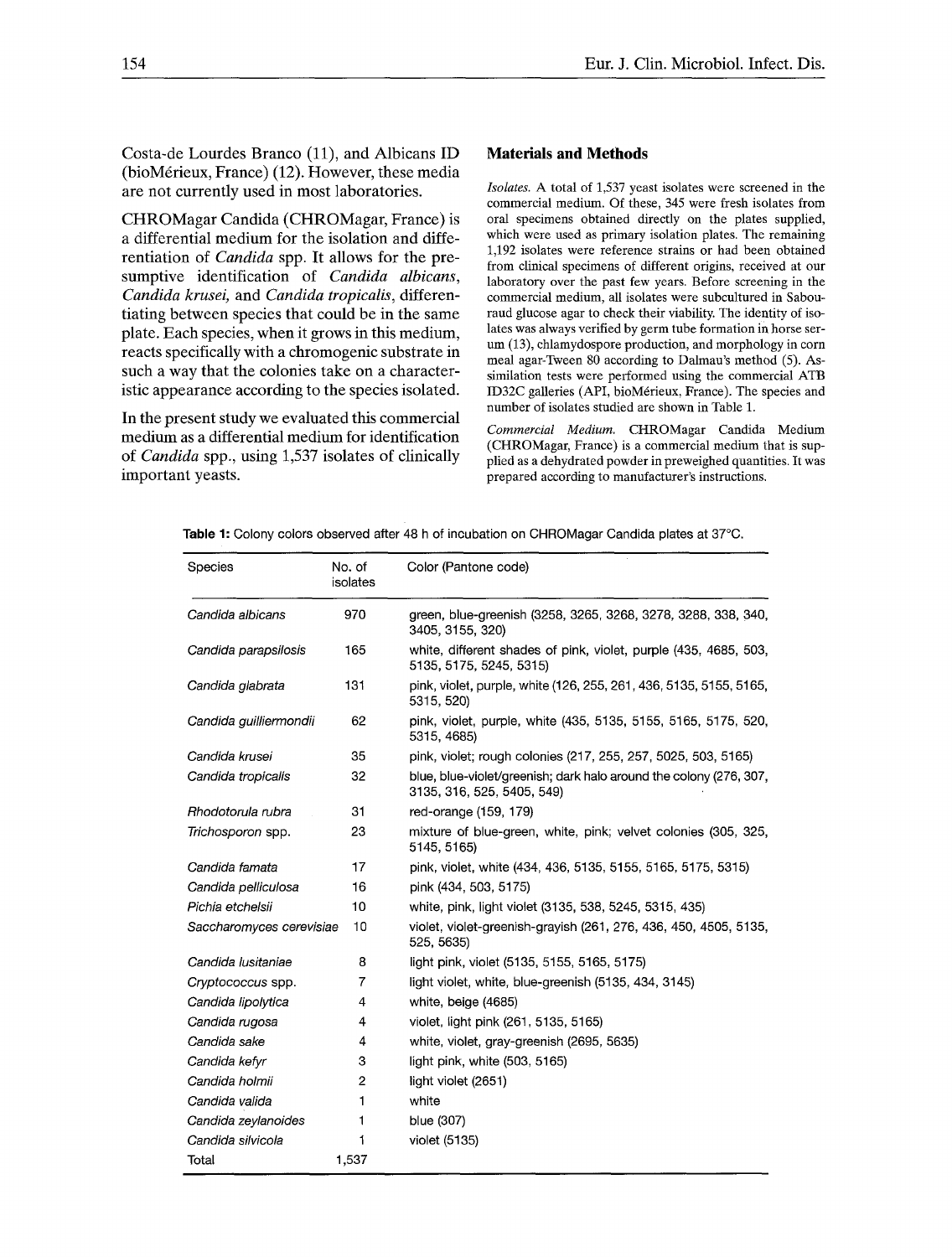| Species                  | Green | Blue | Violet | Pink | White | Others |
|--------------------------|-------|------|--------|------|-------|--------|
| Candida albicans         | 960   | 9    |        |      |       |        |
| Candida parapsilosis     |       |      |        | 56   | 104   |        |
| Torulopsis glabrata      |       |      | 61     | 64   | 5     |        |
| Candida guilliermondii   |       |      | 16     | 40   | 5     |        |
| Candida krusei           |       |      |        | 34   |       |        |
| Candida tropicalis       |       | 18   | 14     |      |       |        |
| Rhodotorula rubra        |       |      |        |      |       | 31     |
| Trichosporon spp.        |       |      |        |      |       | 18     |
| Candida famata           |       |      | ค      | 10   |       |        |
| Candida pelliculosa      |       |      |        | 15   |       |        |
| Pichia etchelsii         |       |      |        |      |       |        |
| Saccharomyces cerevisiae |       |      |        |      |       |        |
| Candida Iusitaniae       |       |      |        | 6    |       |        |
| Cryptococcus spp.        |       |      |        |      |       |        |
| Other Candida spp.       |       |      |        | 3    | h     |        |

Table 2: Distribution of the colony colors within each yeast species.

*Utilization and Evaluation of the Medium.* The inoculum used came from swabs of clinical specimens or from fresh colonies grown within 24 h at  $37^{\circ}$ C in Sabouraud glucose agar. These cultures were incubated on the commercial plates supplied at 37°C for 48 h. The colony colors observed were described by comparing them with the Pantone Color Specifier 747XR (Pantone, USA) (14).

To evaluate the utility of the commercial medium as a differential medium, we considered as true-positive results those isolates which, in 48 h, had a characteristic green color for *Candida albicans,* blue-violet-purple (usually with a dark halo around the colony and with different tones in the obverse and reverse of the colony) for *Candida tropicalis*, and pink (with variable intensity) with a rough appearance for *Candida krusei.* 

*Statistical Analysis.* The following values were obtained: sensitivity [true positives x 100/(true positives + false negatives)], specificity [true negatives  $x$  100/(true negatives + false positives)], positive predictive value [true positives x lO0/(true positives + false positives)], negative predictive value [true negatives x  $100/$ (true negatives + false negatives)], and efficiency  $[$ (true positives + true negatives) x 100/total].

#### **Results**

The 345 isolates obtained directly in the CHROMagar Candida plates came from 248 oral specimens. Mixed cultures were detected on 96 of these plates (38.7%); the color difference between colonies was very clear. Of these mixed cultures, 73 (29.4% related to the total of specimens)

|                           | <b>Species</b> |                            |                         |  |  |
|---------------------------|----------------|----------------------------|-------------------------|--|--|
|                           | C. albicans    | C. tropicalis              | C. krusei               |  |  |
| True-positive results     | 960            | 18 (30) <sup>a</sup>       | $34(35)^{b}$            |  |  |
| True-negative results     | 567            | 1,494 (1,492) <sup>a</sup> | 1,502                   |  |  |
| False-positive results    | 0              | 11 (13)                    | 0                       |  |  |
| False-negative results    | 10             | 14 (2) <sup>a</sup>        | $1(0)^b$                |  |  |
| Percent sensitivity       | 99             | 56.3 (93.8) <sup>a</sup>   | 97.1 $(100)^b$          |  |  |
| Percent specificity       | 100            | 99.3(99.1) <sup>a</sup>    | 100                     |  |  |
| Positive predictive value | 100            | 62.07 (69.8) <sup>a</sup>  | 100                     |  |  |
| Negative predictive value | 98.3           | 99.1 (99.9) <sup>a</sup>   | 99.9 (100) <sup>b</sup> |  |  |
| Percent efficiency        | 99.4           | 98.4 (99) <sup>a</sup>     | 99.9 (100) <sup>b</sup> |  |  |

Table 3: Utility of CHROMagar Candida plates for primary identification after 48 h of incubation at 37°C.

a Values in parentheses result from considering a wider range of colors, the possible halo around the colony, and/or the differences between the reverse and the obverse of the colony.

b Values in parentheses result from considering the violet isolate as if it were dark pink.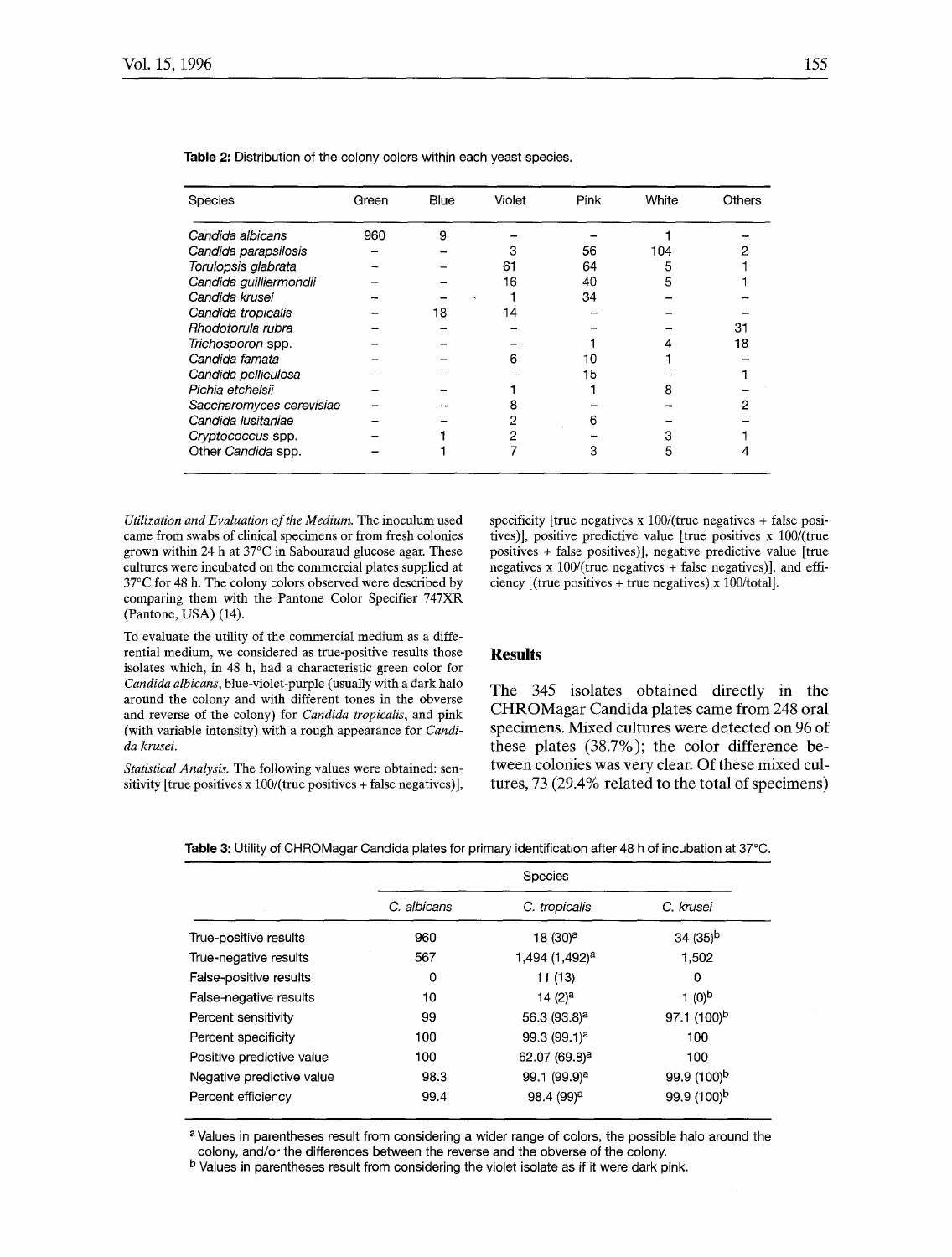contained two species or different colonial morphologies, 16 (6.4%) had three colonial morphologies, and 7 (2.8%) had four or more colonial morphologies. On two plates (0.8%) bacteria grew (very few colonies) and on another one (0.4%) an *Aspergillus* species.

All isolates grew well in this medium. Growth was detectable in 24 h in almost all cases, the color differentiation being very clear. However, colonies detected in the isolates obtained from clinical specimens were small and the color was easier to define after 48 h (the time frame stated by the manufacturer). The color of some colonies changed slightly after more than 48 h: generally, the colonies became darker and, in some cases, the color changed considerably (from green to dark blue-brown-grayish). This effect was not related to the viability of the cells, since the colonies grew well when subcultured. Rather, the change in color seemed to be related to the dehydration of the medium, since it occurred particularly when the plates had a low volume of medium.

The species distribution and the colors observed in the isolates evaluated are shown in Tables 1 and 2. Sensitivity, specificity, positive predictive value, negative predictive value, and efficiency of the commercial plates are shown in Table 3.

Among 970 *Candida albicans* isolates, 960 had a characteristic green color not observed in any other yeast species. Only ten isolates had a different color in the first culture on this medium. Although some isolates of other species were green, their colors were completely different from those seen in *Candida albicans.* For this reason, those colors have been included as "others." One of the ten false-negative results for *Candida albicans*  that had grown white in the first culture had the typical green color when subcultured. The other nine had blue-greenish colors more similar to those seen in *Candida tropicalis.* From these results the sensitivity and specificity for *Candida albicans* were, respectively, 99% and 100%, and the positive predictive value 100%.

The 32 *Candida tropicalis* isolates were mainly of bluish color or dark bluish-purple. In general, the obverse of the colonies was bluer than the reverse, which was more purple; in some cases there was a small dark purple halo in the agar around the colonies. The former characteristic was not seen in all the isolates of *Candida tropicalis* but was seen only in this species. On the other hand, only darker blue of the dark blue-violet isolates had this halo (8 of 18); the typical (lighter) blue colonies,

which were easy to distinguish as blue, had no halo. In all cases this characteristic halo was observed only around well-separated colonies. Two isolates defined as violet-purple were lighter, with similar tones in obverse and reverse of the colonies, without a halo or any other characteristic that led us to consider them as *Candida tropicalis.*  Since *Candida tropicalis* must have a bluish color in this medium, the sensitivity for this species was 56.3%. However, if one takes into account the more typical characteristic of *Candida tropicalis* in this medium, with a color from blue to violet, the sensitivity would be 93.8%. However, the specificity in the first case was 99.3% and in the second case 99.1%. This value is slightly lower in the second case because among the ten isolates of *Saccharornyces cerevisiae,* two had a dark violet-blue color, similar to that observed in many *Candida tropicalis* isolates. These isolates also had a different color in the obverse and reverse of the colony, and although they did not have the halo, they could easily have been mistaken for *Candida tropicalis.* Because of this, they have been considered as false-positive results.

All 35 colonies of *Candida krusei* isolates were rough, had no defined border, tended to spread, and had a pinkish color of varying intensity. These characteristics, taken together, were not observed in any of the other species evaluated. According to these observations and considering that the isolate defined in the table as violet could be included as dark pink, the sensitivity and specificity for *Candida krusei* were both 100%. If the darker isolate is excluded as a true-positive result, the sensitivity would be 97.1%, but the specificity would not change.

The colony colors observed in the 23 *Trichospoton* isolates were highly variable, with different mixed tones (greenish, bluish, or pinkish, all generally light). Even within the same culture and/or colony, the color could change from one zone to another or from obverse to reverse, although in some isolates one color predominated. On the other hand, the rough velvet appearance characteristic of this species made it easy to recognize and distinguish from the other species.

The 31 *Rhodotorula rubra* isolates had the characteristic reddish-orange colony color of this species in any medium. It was not seen in any other species in this study.

The isolates of *Candida parapsilosis, Candida farnata, Candida glabrata,* and *Candida guilliermondii* had various tones from white to dark vio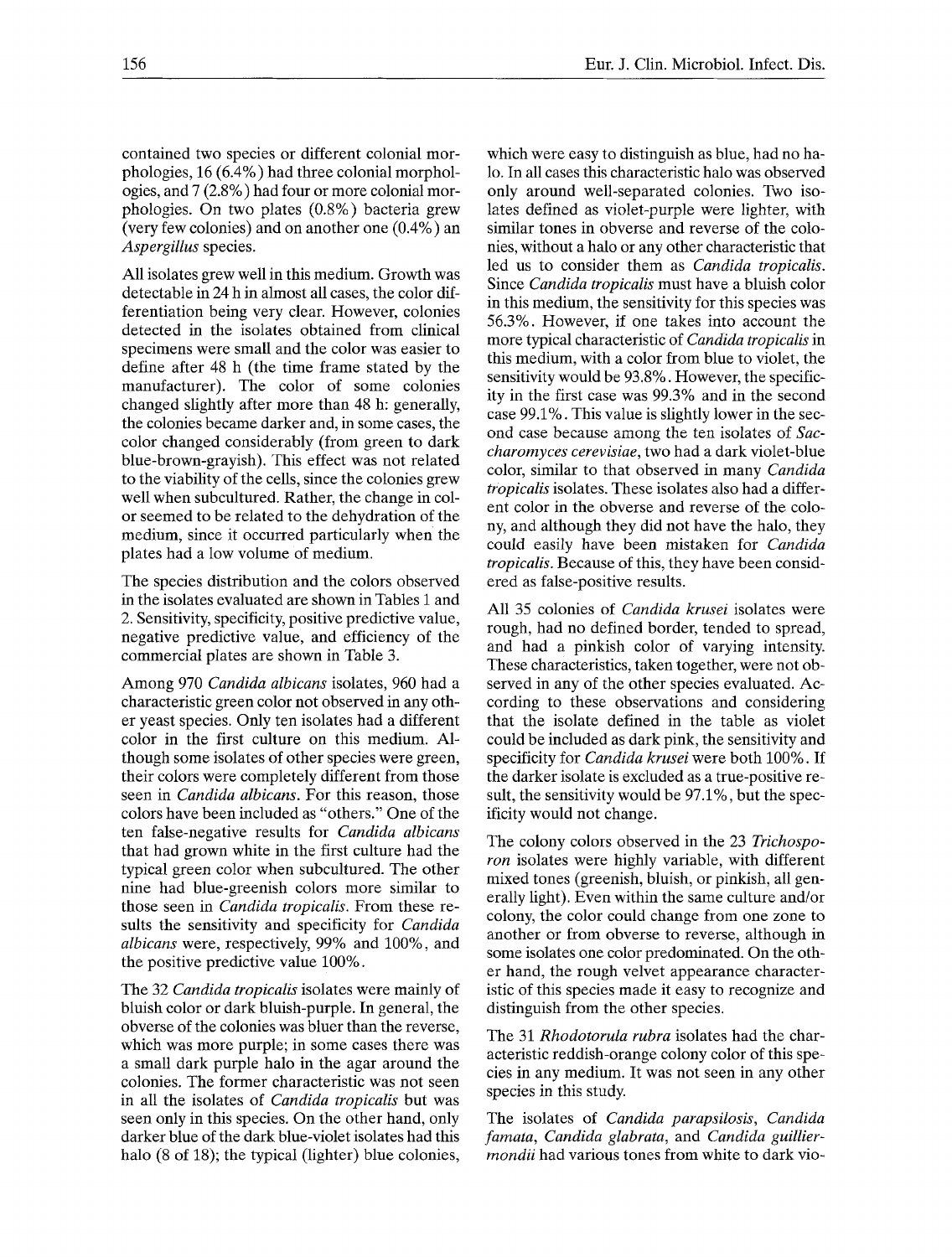let-purple. These colors were difficult to define because they were all similar pastel tones; but are, nevertheless, fairly characteristic and typical of these species. From these species, the easiest to identify was *Candida parapsilosis* because many of its isolates had not only white or light pink tones but also a wrinkled surface, easy to differentiate from the rough *Candida krusei* colonies.

## **Discussion**

Different media for the simultaneous isolation and identification of yeasts from clinical specimens have been described and evaluated (9–12, 15). In most cases the species identified is *Candida albicans.* However, CHROMagar Candida medium allowed for a clear differentiation of different species. The results of this study are in agreement with those described by Odds and Bernaerts (16), with a 100% specificity for *Candida albicans.* This allows for the direct confirmation of the presence of this species in the medium without the need to perform additional tests such as the germ-tube test. The sensitivity value in this study is somewhat lower than that described by these authors, who did not find false-negative results for *Candida albicans.* The false-positive results for *Candida tropicalis* were *Candida albicans* and the two *Saccharomyces cerevisiae* isolates, although they had no halo around the colonies. Therefore, sensitivity and specificity are lower than those described by Odds and Bernaerts (16) for this species. On the other hand, we did not observe, as they described, that some *Pichia* colonies appeared similar to *Candida tropicalis.* When identifying *Candida tropicalis,* it should be taken into account that in many cases there are differences between the obverse and reverse of the colony and/or a halo around the colony. Considering these aspects together, the presumptive identification of *Candida tropicalis* should be easier, meaning the sensitivity of this medium for this species would increase.

*Candida krusei* is an emerging pathogen in immunocompromised patients and shows a reduced susceptibility to azole antifungal agents (17). Using the commercial medium, all of the *Candida krusei* isolates showed rough colonies without well-defined borders that tended to extend into the agar. Beside this, the colonies had a pink color which, along with the other characteristics, made it easy to identify them as *Candida krusei.* 

*Trichosporon* spp. colonies showed a heterogeneity of colors that could reflect the possible mixture of species (or genera) included in this group. We evaluated 17 isolates identified as *Trichosporon beigelii (Trichosporon cutaneum)* by the API ATB ID32C kit, but the remaining six isolates were identified only as *Trichosporon* spp. These six isolates could include some *Blastoschizomyces capitatum* isolates or isolates from other species previously included in the genus *Trichosporon,* but additional identification tests were not performed. However, some authors (12, 18) have observed that *Trichosporon* colonies were highly variable in other culture media, such as Albicans ID plates, and, even within the same colony, the color could change from one zone (bluish) to another (white).

In some clinical specimens, mainly oral swabs from HIV-infected patients and persons without oral candidosis, mixed cultures can be observed. With the commercial plates supplied it is easier to differentiate between colonies from different yeast species (mainly if they are *Candida albicans, Candida tropicalis,* or *Candida krusei).* Although in some cases it is not possible to know which species are contained in the agar plate, a mixed culture can be identified, allowing further identification of the different isolates by standard methods. We have evaluated some vaginal specimens from patients with and without vulvovaginal candidosis, and in some of them a mixed culture was observed on the commercial plates while it was not always observed (or observed with more difficulty) when the same specimens were plated onto Sabouraud dextrose agar plates.

When the commercial medium is compared with the germ-tube test or morphology in corn meal agar to determine the identity of one isolate, the former gives more information and is easier to interpret. The criterion used is macroscopic, based on the color and texture of the colonies, as opposed to a microscopic and more subjective criteria. An additional factor for any laboratory is the cost of the identification of isolates in combination with the time required. If identification of a yeast isolate by the germ-tube test cost one unit, the chlamydospores production test and the Albicans ID cost two units, the Rapidec albicans (bioM6rieux) three units, the ATB ID32C galleries 23 units, and the Fongiscreen 4H (Sanofi Pasteur, France) 30 units, the cost for the CHROMagar Candida would be 9 units. The cost of isolation work should be added to this calculation in those cases in which it is necessary to have